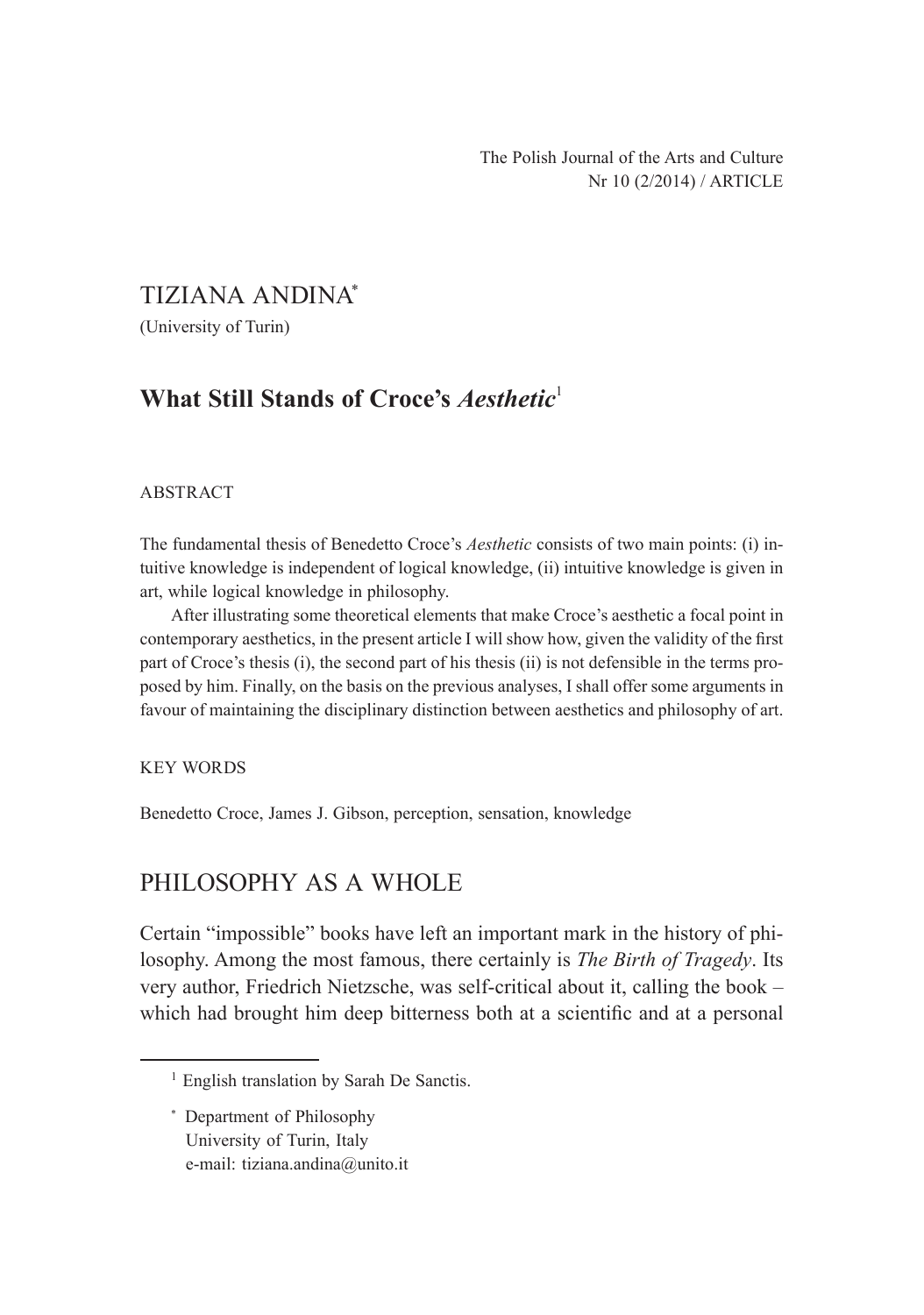level – an "impossible book"2 . In the third edition of his *Aesthetic*, Croce looked back at his own work, moved by a feeling in some ways similar to Nietzsche's.

Perhaps not all of the *Aesthetic* is an impossible book, but certainly – as pointed out by Luigi Russo in his study dedicated to  $it^3$  – a part of it is, namely the section devoted to the *History* of aesthetics. After all, it is impossible by Croce's own admission: in a moment of self-criticism, in the notes to the fifth edition, the philosopher emphasised that his *History* is covered by a certain "perspective aberration"<sup>4</sup> in dealing with the matter, due to the fact that such a "History" had been thought of as a kind of "armed wing" of the first part of the book, that is, Theory. "Besides – writes Croce – the aim of that historical part was not so much historical as controversial"<sup>5</sup>. Here Croce, so to speak, was philosophising with an axe – or with a hammer, if we wish to further pursue the analogy with Nietzsche – making sure that history would pave the way for theory; an attitude which professional historians would obviously hardly consent to. Now, if the "History" presented in the *Aesthetic* is impossible, it must be said that the "Theory" is not that much different. What I would like to suggest, though, is that, despite the difficulties in following Croce in the positive development of his thesis, the problems he poses are still open and extremely interesting.

So let's start from the beginning, from what is perhaps the most outdated idea of Croce's: his conception of philosophy which, in effect, constitutes a whole (philosophical) programme.

The author, especially in the theoretical part, has expanded his treatment to cover more general questions that border upon the subject with which he is dealing. But this will not seem a digression to anyone who remembers that strictly speaking there are no separate and self-sufficient philosophical disciplines. Philosophy is unity; so then when dealing with the Aesthetic or Logic or Ethics one is always dealing with the whole of philosophy, even though, for didactic purposes, one may be highlighting a particular aspect of that indivisible unity<sup>6</sup>.

<sup>2</sup> F. Nietzsche, *Die Geburt der Tragödie*, Leipzig, Neumann 1872; English translation *Birth Of Tragedy Or Hellenism And Pessimism*, George Allen W Unwin Ltd., London 1909, p. 5. 3 L. Russo, *Una storia per l'estetica*, Aesthetica Preprint, Palermo 1988. 4 B. Croce, *Estetica come scienza della espressione e linguistica generale*, Laterza,

Roma – Bari 1902, p. viii. My translation.

<sup>5</sup> Ibidem. My translation.

<sup>6</sup> Ibidem, p. iv (English translation: idem, *The Aesthetic as the Science of Expression and of the Linguistic in General*, Cambridge University Press, Cambridge 1992, p. xxvii).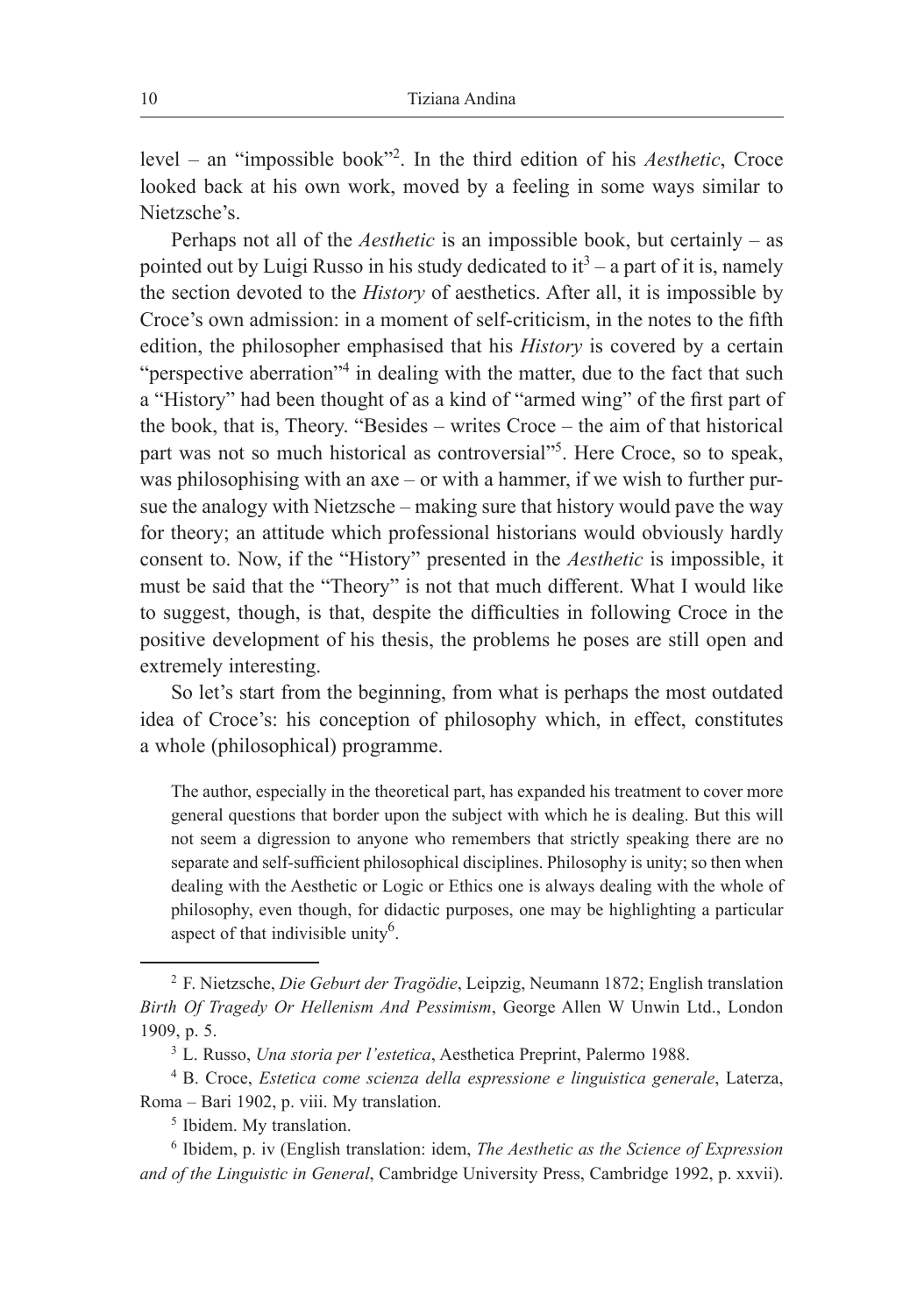The increasingly specialised style adopted by philosophy throughout the twentieth century and still used today seems *de facto* to prove Croce wrong. He understood philosophy as a global construction or, if you prefer, as a whole where each part is in a deep relationship with the other. Some time ago, before the term became outdated, one would have said that philosophy can be thought of only in a systematic way. Systematic philosophies have received much criticism, though, most of which is worthy of attention. The most common critique, which has in turn characterised the structure of many postmodernist philosophies, is that against the metaphysical configuration underlying systematic philosophy.

In fact – as has been well noted by the philosophies that, for various reasons, have discussed and condemned relativisms and scepticisms of various kinds – it is one thing to be aware of the epistemological limitations of the constructions we work on, but to engage in relativistic or even sceptical positions is another thing. Philosophical analysis cannot help but assume metaphysical presuppositions; what it can do, if anything, is either to make these assumptions explicit and declare them or, a little slyly, hide them by pretending they are not there.

When analysis and criticism are not followed by a construction (i.e. a system, a whole worldview that seeks on the one hand to clarify the meaning of the various aspects of the reality in which we dwell and, on the other hand, to apply this analysis to the historical concreteness of the world we live in so as to make it ethically and politically integrated) one wonders what philosophy really is and what it is for. This work, which responds to a profound vocation of philosophy, cannot be done without the adoption of a perspective capable of integrating different levels: it requires the adoption of a perspective that intends to be systematic.

Croce perfectly captures this point where he notes that aesthetics is no exception. This means, very simply, that it is not possible to think and develop the disciplinary field of aesthetics, as well as that of any other philosophical discipline, prescinding from the general corpus of philosophy. As for Croce's argument, which I consider well-founded even though outdated, it is important to emphasise that not only should aesthetics not be separated from the corpus of general philosophy, but it should also work together with all the disciplines that deal with issues that relate in various ways to the domain of epistemology.

Here lies Croce's continuing relevance: in having considered aesthetics as a proper part of epistemology, in other words as a discipline that has as its fundamental objective the clarification of the ways of knowledge. The opening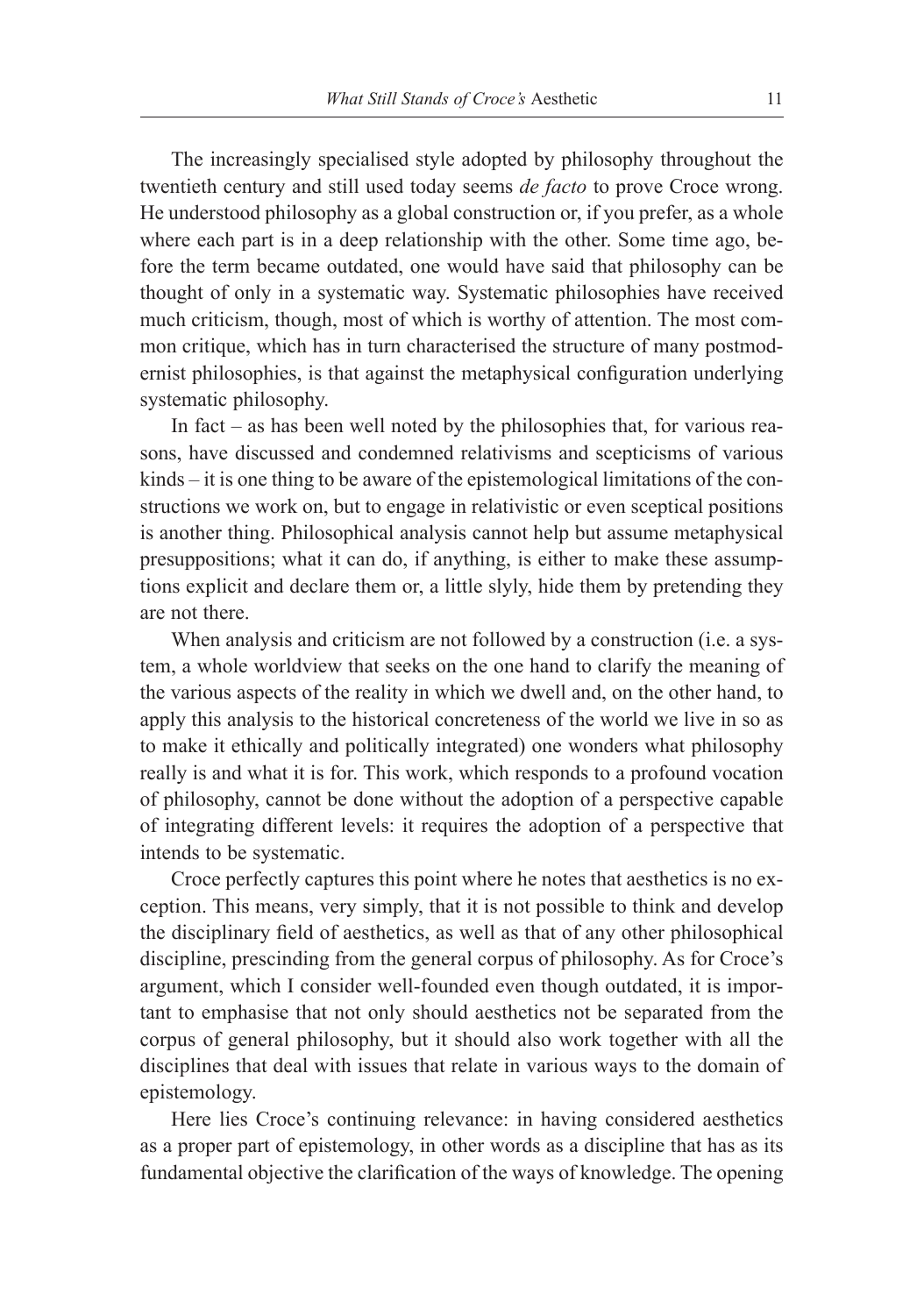of the *Aesthetic* is paradigmatic because it distinguishes intuitive knowledge and logical knowledge:

Knowledge takes two forms; it is either intuitive knowledge or logical knowledge; knowledge obtained by means of our power to create mental representations, or knowledge obtained by means of the intellect; knowledge of individuals, or knowledge of universals; of particular things, or of the relationships between them; it is, in short, either that which produces representations or that which produces concepts<sup>7</sup>.

While logical knowledge is in excellent health, intuitive knowledge – Croce underlines – is doing much worse: in addition to having low autonomy, placed as it is under the close protection of logical thought, it has also been less fortunate, having a more modest development. Without there really being a reason for it:

Now the first point to fix firmly in one's mind is that intuitive knowledge has no need of masters; it has no need to lean on anyone; it does not have to ask for the loan of anyone else's eyes since it has perfectly adequate eyes in its own head. And although it is incontestable that in many intuitions one can find an admixture of concepts, in others there is no trace of any such admixture: which proves that such a thing is not essential. The impression of moonlight, depicted by a painter; the contours of a country, drawn by a cartographer; a tender or dynamic musical motif; the words of a plaintive lyric, or those with which we ask for things, give orders or make complaints in everyday life, can all perfectly well be intuitions, without any trace of reference to the intellectual<sup>8</sup>.

The examples presented by Croce are not too straightforward, so he somewhat clarifies what he means below:

The concepts that are to be found mixed and fused with intuitions, insofar as they really are thus mixed and fused, are no longer concepts, having lost any independence and autonomy. They *were*, indeed, once concepts, but have now become simply components of intuitions. Philosophical maxims, put into the mouth of a tragic or comic character, there hold the office not of concepts, but of characteristics of such persons; in the same way that the red in a painted figure does not function like the concept of the colour red as it is used by physicists, but as a characterizing element in that figure. [...] A work of art can be full of philosophical concepts, it can have them in greater abundance, and they can be more profound than those found in a philosophical treatise, which, in its turn, may be rich to overflowing with descriptions and intuitions. But, notwithstanding all those concepts, the net result in the case of a work of art is an intuition; and, notwithstanding all those intuitions, the net result in the case of a philosophical treatise is a concept<sup>9</sup>.

 $<sup>7</sup>$  Ibidem, p. 3 (English translation: p. 1).</sup>

<sup>8</sup> Ibidem, p. 4 (English translation: p. 2).

 $9$  Ibidem, p. 4–5 (English translation: p. 2–3).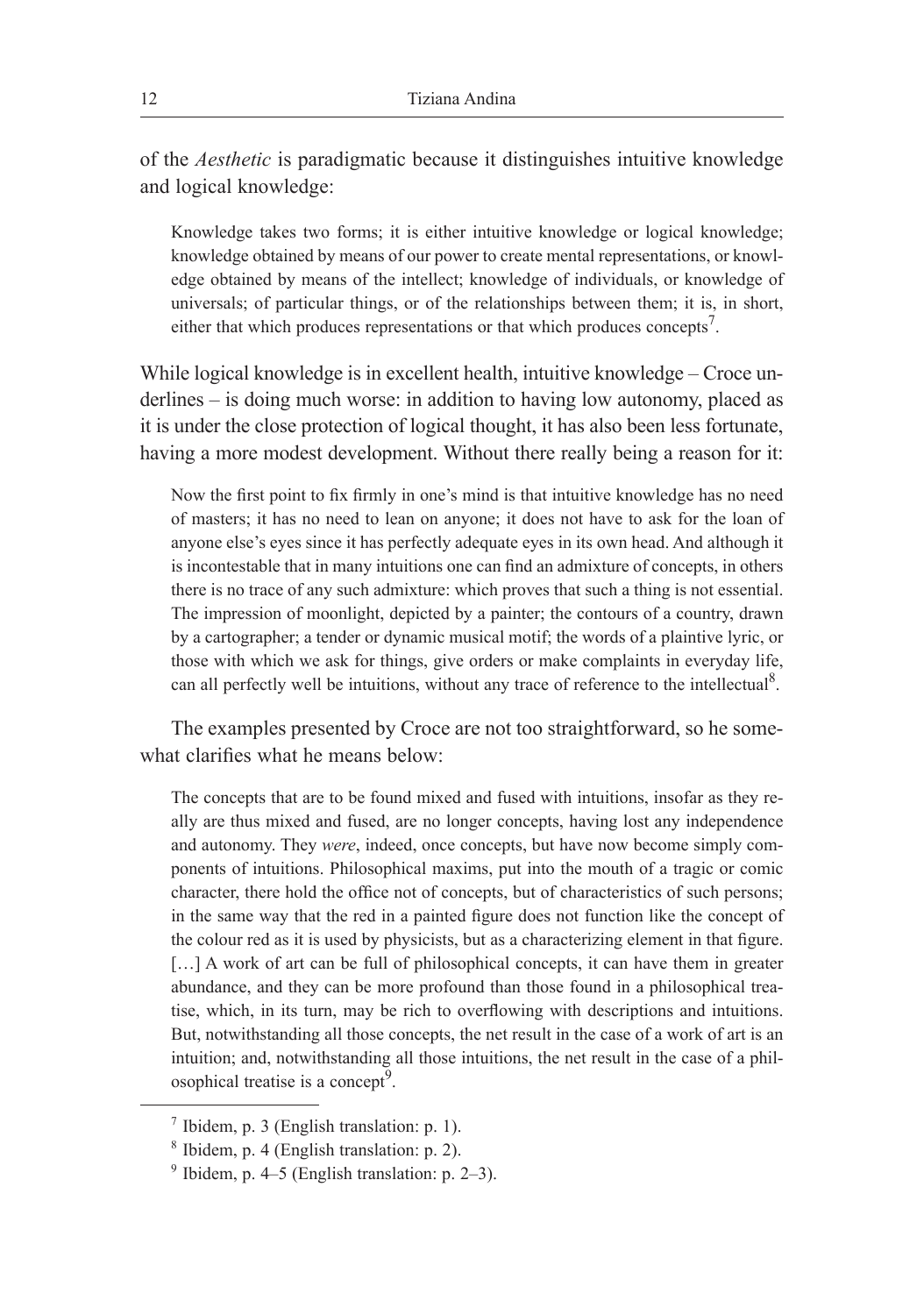In the application of his distinction between intuitions and concepts, in fact, Croce is rather Manichean: even if art overflowed with concepts and philosophy with intuitions, by the mere fact that a concept finds artistic expression, it would still become an intuition; while, inversely, if an intuition found philosophical expression, it would become a concept. It also seems that intuitions and concepts are put by the philosopher on a hypothetical line that goes from the concrete to the abstract, that is, from the sensible to the intellectual, and that they are poles apart from each other. Furthermore – this is the second part of Croce's thesis – art, by its own nature, can only express intuitions, while in philosophy there are only concepts.

Thus, Croce's thesis is made up of two parts: i) intuitive knowledge is independent of logical knowledge; ii) intuitive knowledge is given in art, and logical knowledge in philosophy. To summarise, we could put it as follows: aesthetics is the science that deals with that part of knowledge which is not yet structured by the intervention of the intellect (that is, in Croce's language, intuitions) and with how it is expressed.

In what follows, I will try to illustrate two points: to begin with, that the first part of Croce's thesis (i.e. point i.) is in all respects the horizon of contemporary aesthetics. I will then move away from Croce with regard to an issue that I deem important: I will try to show how, precisely because of the validity of Croce's starting point, the second part of his thesis (i.e., point ii.) is not defensible in the terms in which Croce puts it. I will argue, finally, that it is good to preserve the distinction between aesthetics and the philosophy of art, leaving to the latter the study of those things that we are used to classify as "works of art" and considering, conversely, aesthetics in all respects as a proper part of epistemology.

### AESTHETICS AS KNOWLEDGE

Let us turn to point i., namely to intuitions and their expressions. In order to illustrate his idea, Croce refers, among other things, to the "impression of moonlight, depicted by a painter". I would like to note a preliminary point. In the passage I reported, Croce considers the impression of moonlight perceived by any observer the same way as the impression of moonlight depicted by a painter – say, the one painted in 1869 by Édouard Manet in *Clair de lune sur le port de Boulogne*. Or better: he only considers the impression that is embedded into some kind of expression, i.e. precisely the impression that Manet gives of his moonlight in 1869, as an impression that it is a harbinger of the illogical knowledge mentioned in the opening of Croce's treatise.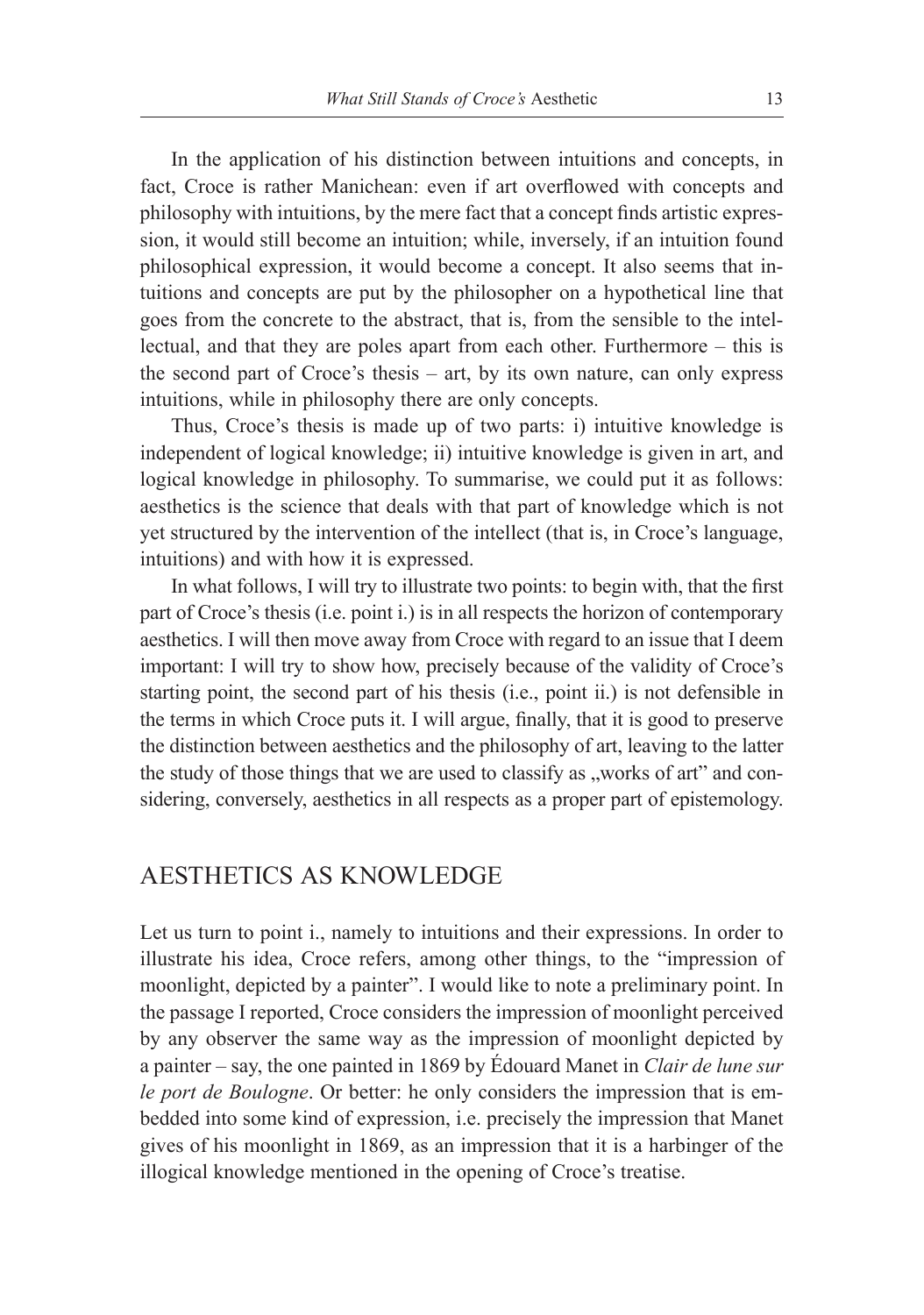Croce's thesis is well known, but it is worth reviewing quickly here: an impression, in order to be such and to distinguish itself from a sensation or a perception, must be at one with its expression. In other words, I can very well be in the presence of moonlight, perceive it, have some feeling of it. All this, however, for Croce, remains a rather obscure matter and is certainly not an object of knowledge. Conversely, the sensation of that moonlight becomes the first moment of knowledge (and therefore an intuition) when I know how to give adequate expression to that sensation, perhaps – if I were a painter – on the canvas.

However, in order to have a correct and precise notion about intuition it is not enough to recognise that it is independent of the conceptual. Among those who recognise this, or who, at any rate, don't explicitly make intuition dependent on the operations of the intellect, another error appears which obscures and confuses its true nature. Intuition is frequently understood as perception, that is to say, as the knowledge of what has actually happened, the apprehension of something as a real thing. Certainly perception is intuition […] But, as much an intuition is the picture that is now passing through my mind of a me that writes in a different room, in another city […]. Which means that the distinction between what is real and what is not is to be made only after intuition has occurred and is extrinsic to the true nature of intuition<sup>10</sup>.

Therefore, it makes no difference whether the moonlight is perceived or the perception of moonlight is rather remembered. In both cases we are dealing with an intuition. Rather, the question that Croce attempts to answer is roughly this: what kind of knowledge is that which comes to me from the intuition of moonlight that finds expression in Manet's painting? He assumes, obviously, that there is a distinction between the dictionary definition of moonlight (logical knowledge) and the artistic expression of moonlight (intuitive knowledge); while, on the contrary, assuming that an ordinary intuition of moonlight – the kind available to any normal subject in terms of perceptual capacity  $-$  is not in any way a moment of knowledge, if it is not accompanied by its expression:

Intuitive activity *intuits only insofar as it expresses*. If this proposition sounds paradoxical, one reason for that lies without doubt in the tendency to give too restricted a meaning to the term "expression", using it only of those expressions that are called "verbal expressions"; whereas there exist also nonverbal expressions, like those constituted by lines, colours and tones; all of which are to be included in the notion of expression, which therefore encompasses every kind of product of man, - orator, musician, painter or whatever $^{11}$ .

<sup>&</sup>lt;sup>10</sup> Ibidem, p. 5–6 (English translation: p. 3).<br><sup>11</sup> Ibidem, p. 11 (English translation: p. 9).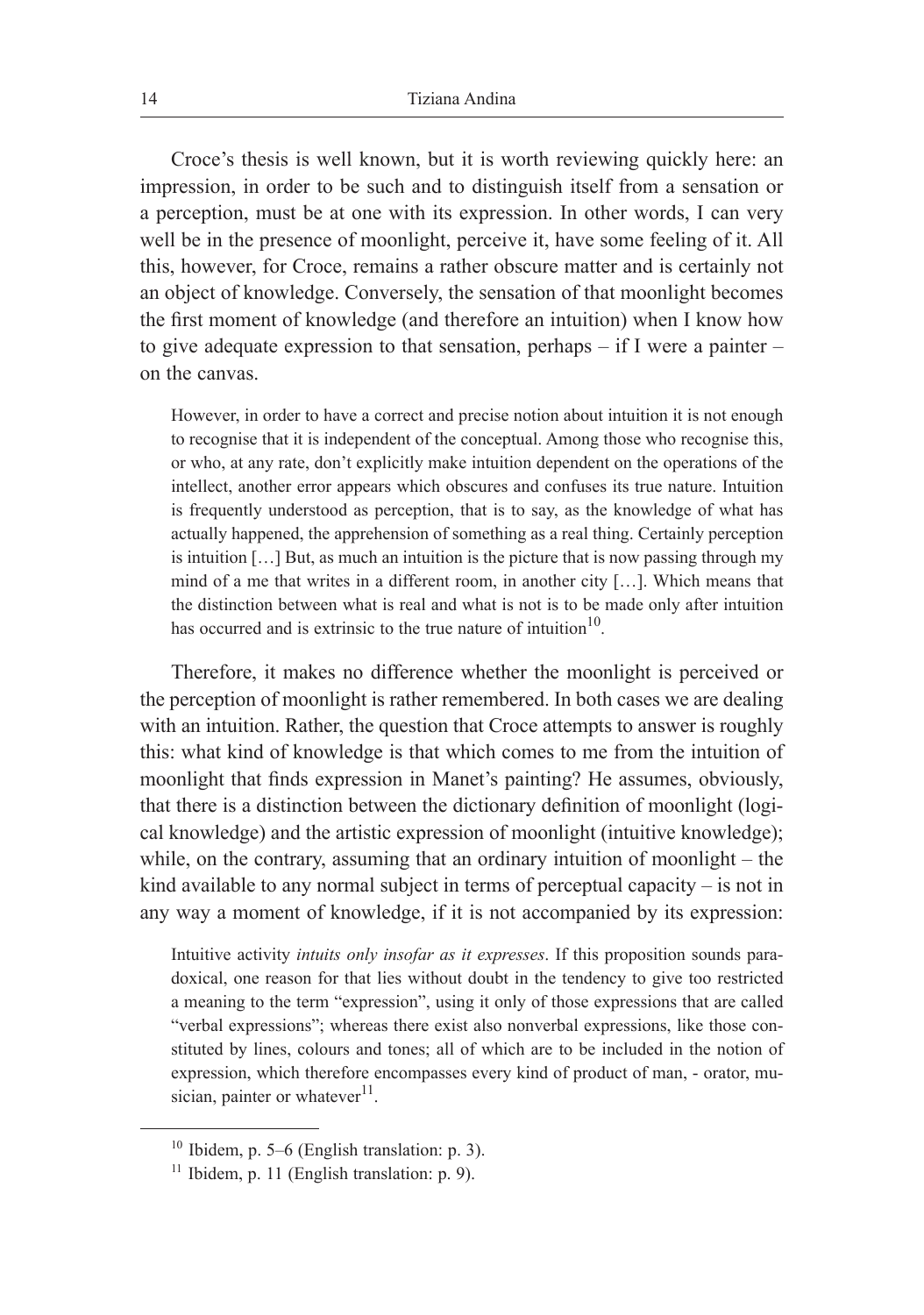Now, there are good theoretical reasons to argue that in the construction of this argument, Croce's analysis has maintained too coarse a level of granularity. Does ordinary intuition of moonlight (the one that is not accompanied by an expression) really not fall in the first form of knowledge identified by Croce?

Let us try to put the issue in different terms and wonder what difference there is between the intuition of moonlight that overwhelms me in an August evening and that does not find any artistic expression, the "moonlight" painted by Manet and the definition of moonlight regulating in some way the knowledge our naive conceptions refer to.

### MOONLIGHTS

Moonlight is moonlight: that is, it is a particular lighting condition of the environment, a night glow or luminosity, which makes the atmosphere suspended, perhaps a bit mysterious. It is, Croce argues, something more than just a sensation or a perception. However, this "something more" only gives itself by means of the expression of that intuition. That is, I have to give shape to that intuition, externalise it, make it somehow shareable for it to constitute the first moment of knowledge. Maybe a little curiously, Croce tied this externalisation of our intuitions to artistic expression: paintings, sculptures, musical works, works of words. Hence the importance of art for aesthetics.

So: an intuition can be a perception or a memory and it is essentially an expression. An intuition so conceived – that is, an essentially expressive intuition – is a form of our knowledge. In the moonlight there is no concept, at least in the first instance, when we perceive and discriminate it as a particular environmental situation. And, underlines Croce, there is no concept or, perhaps more properly, the concept is not the prevalent element, also in Manet's painting.

One wonders why expression is such an important element in Croce's argument. I suspect that there is no real reason, but that such a choice rather depends on Croce's project to tie aesthetics and art – a move that does not seem necessary neither to Croce's project in particular nor, even less, to aesthetics as a discipline. Specifically, Croce thus has to support two rather unusual theses: a) that intuition devoid of expression is not a cognitive activity; b) that art brings with it no conceptual elements. Or, rather, that, even if such elements presented themselves, they would be completely reabsorbed into the intuition, which is actual non-conceptual knowledge.

Consider, therefore, the first part of Croce's thesis, returning to the simple perception of moonlight which, according to Croce, can become an intuition if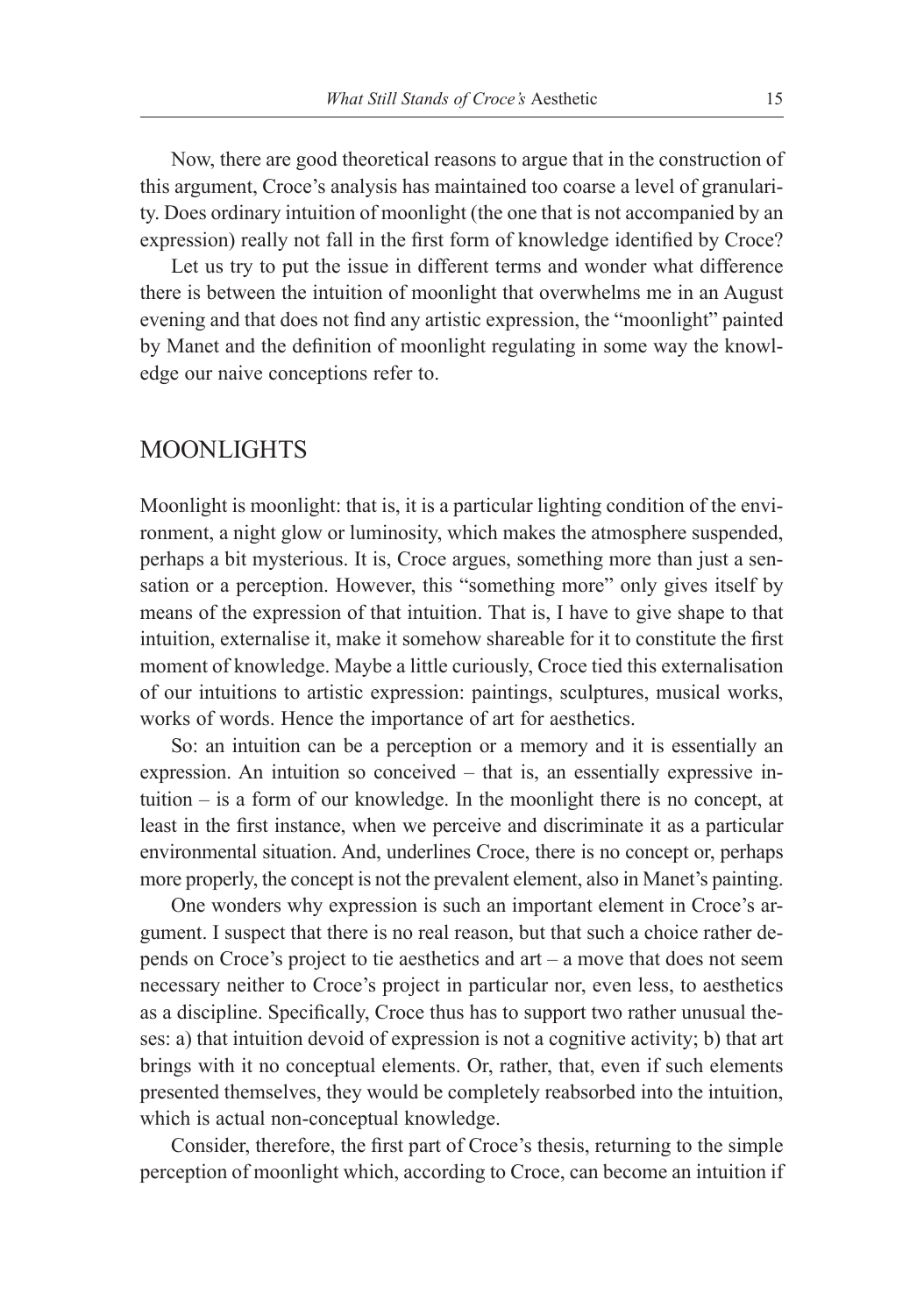expressed in a picture à la Manet, in a symphony à la Beethoven and perhaps in the description of a battle à la Homer. What happens, then, when we are in the presence of moonlight and we perceive it without painting it or putting it into music?

In the situation that typically fascinates our poetic imagination, we would happen to be in a special environment: it would be night, yet we would be able to quite distinctly perceive the surface of certain objects. The light is not the usual hot one of the sun. It is rather a cool, white light which we associate with discrete emotional tones. Much of the charm that we feel when we see moonlight obviously depends on the light. Perceiving the light of the moon that illuminates the surfaces of the environment is a completely different feeling from the one linked to the perception of sunlight. Much, Gibson would say, depends on that very light that is not a blank medium:

Only insofar as ambient light has *structure* does it specify the environment. I mean by this that the light at the point of observation has to be different in different directions (or there have to be *differences* in different directions) in order for it to contain any information. The differences are principally differences of intensity. The term that will be used to describe ambient light with structure is an *ambient optic array*. This implies an arrangement of some sort, that is, a pattern, a texture, or a configuration. The ambient light cannot be homogenous or blank $12$ .

Gibson's thesis is that such ambient light, i.e. the ambient light that we identify as "moonlight", tells us a great deal and is rich in information. For this reason, probably, art is so much interested in it. That, of course, does not mean that it is what it is only insofar as it finds expression. Far from it. The light of the moonlight, similarly to what happens to the daylight we are more accustomed to, is "structured" by nature. In other words, this means that it carries a wealth of information for all the living beings who perceive it. Otherwise, in the presence of moonlight, we would be moving in an amorphous and diaphanous structure, similar to the most opaque kind of fog:

In the case of unstructured ambient light, an environment is not specified and no information *about* an environment is available. Since the light is undifferentiated, it cannot be discriminated, and there is no information in *any* meaning of that term. The ambient light in this respect is no different from ambient darkness. An environment could exist behind the fog or the darkness, or nothing could exist; either alternative is possible<sup>13</sup>.

<sup>12</sup> J. J. Gibson, *The Ecological Approach to Visual Perception*, Hillsdale (NJ.) – London, Erlbaum 1986, p. 51.

<sup>13</sup> Ibidem.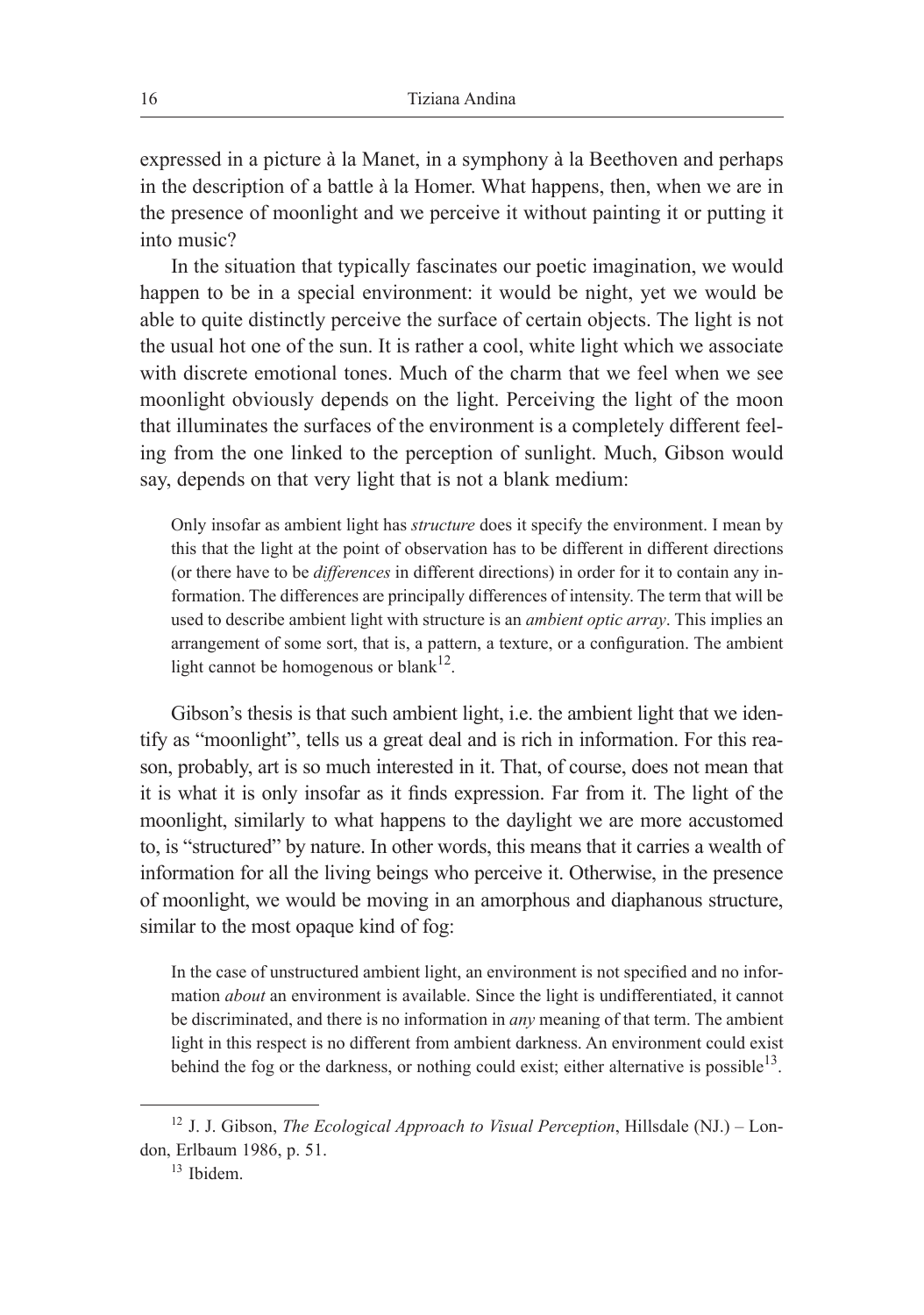The perceptual activity, as Gibson describes it, is a-conceptual to the extent that there is no need for human beings to give shape to stimuli in order to structure the outside world: light, substances, surfaces, layouts, are all elements loaded with information about the world environment. Once we become familiar with a different way of conceptualising the environment – a way that, for instance, does not follow the categories dictated by classical physics that generally speaks of bodies in space – then regarding the terrestrial world as a world of substances, media and surfaces that separate each from the other will lead to considerable theoretical advantages (if by profession we are not physicians, but we are rather interested in the methods of our knowledge).

Then we will say that the media are, for example, air and water; they allow both for the movement and for the passage of light. Conversely, the part of the environment that does not allow for the movement is substance. Finally, we could introduce in our basic ontology what separates substances and media: surfaces. Until substances change or at least change in a relevant manner – in Gibson's jargon, until they *persist* – their surfaces also persist and have a layout, a stable conformation. None of this would hold without yet another important phenomenon: what Gibson calls the reflection of light in the medium. Light is partly absorbed, partly reflected by the surfaces, and this obviously depends on the chemical composition of the substances:

In our concern with surfaces and their purely geometric layout, we must not forget that the air is filled with sunlight during the day and that some illumination always remains, even during the night. This fact, too, is an invariant of nature. Light comes from the sky and becomes ambient in the air. This is what makes persisting surfaces potentially visible as well as potentially tangible<sup>14</sup>.

In this context, Gibson can argue that perception is something different from mere sensible stimulation: more properly, it is "information pickup"15. Not always is such pickup accompanied by perceptual awareness, but in some cases this happens. In these cases perception is the basic, fundamental and indispensable element of our knowledge: a collection of information that we need first of all to dwell in the world, and secondly in order to know it.

How many things are we told by the light, substances, surfaces and layouts of that part of the world environment we see under moonlight? We are told, for example, that if there were only the moon, our days would be marked by a softer light and that bodies would remain partially submerged in the dark; we

<sup>14</sup> Ibidem, p. 23.

<sup>15</sup> Ibidem, p. 238 ff.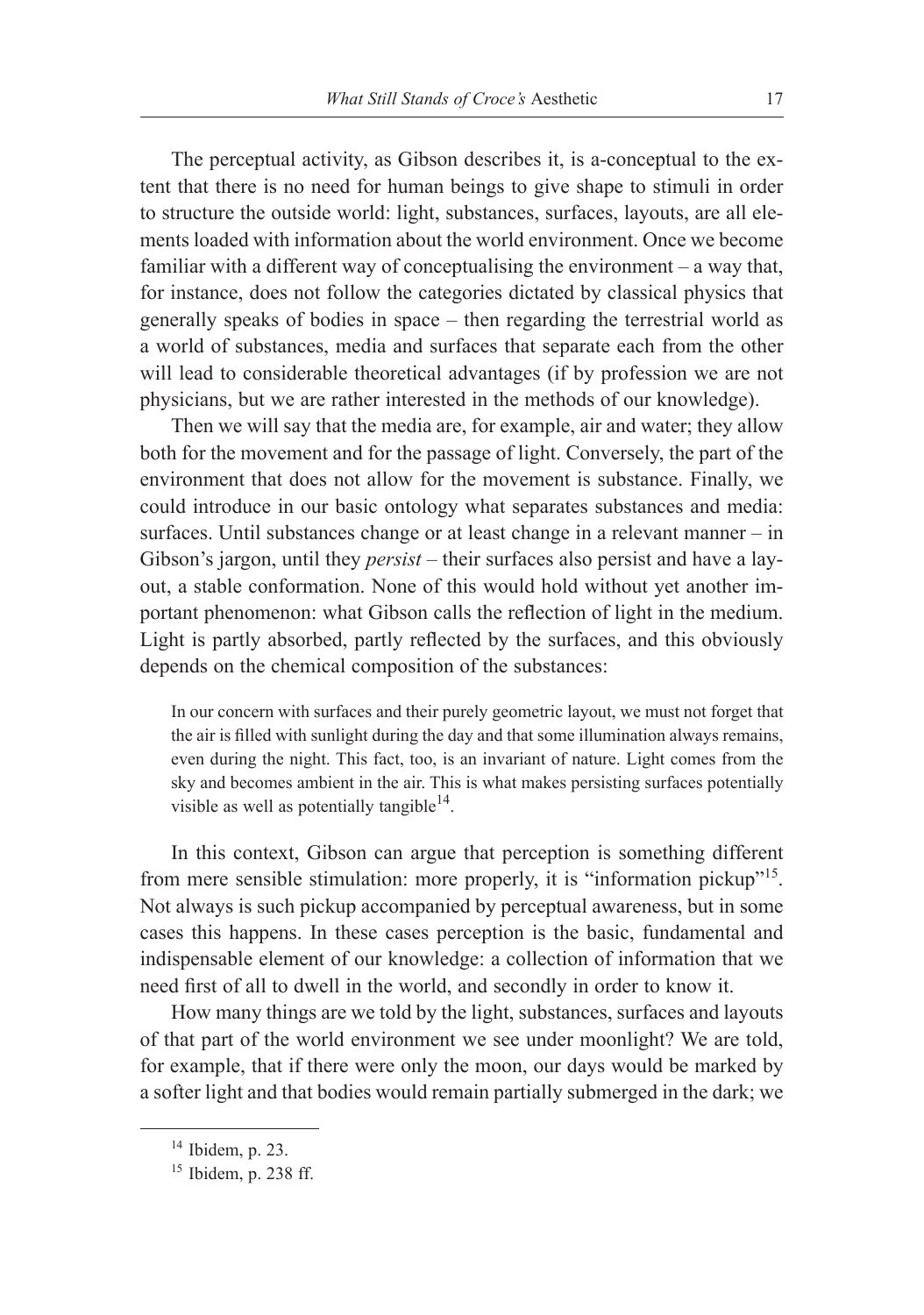are also told that the world would have few colours, rather cool and sometimes icy. And someone – perhaps Beethoven – should perhaps compose a piece of music to heat those tones of white and blue.

We have come to the second moonlight, the painted one that, for Croce, has all the trappings of the first occurrence of knowledge. Following Gibson once again, I propose a more detailed distinction than that offered by Croce. Somehow Gibson distinguishes drawing from the artwork itself (i.e. the artistic object to which we attribute aesthetic or, more generally, artistic properties). Drawing, in particular, is for Gibson a typical cognitive activity to the extent that at stake there is not a process of depiction or representation of reality, but a method of detection and re-proposition of some invariants that the subject – so to speak – "extracts" from reality as well as from memory, in order to present them in the work. Drawing is, in this sense, really knowing rather than copying.

By gradual stages human children begin to draw in the full meaning of the term – to raw a man or a woman, a house, a flower or the sun in the sky. […] [The child] delineates for himself and others something he has apprehended or experienced. The traces he leaves on the paper are not just lines, or the outlines of forms, but the distinguishing features of the environment. While drawing he may be looking at something real, or thinking about something real, or thinking about something wholly imaginary; in any case, the invariants of his visual system are resonating. The same is true of the artist as of the child. The invariants are not abstractions or concepts. They are not knowledge; they are simply invariants<sup>16</sup>.

Gibson is basically telling us that the activity of drawing what we do, whether we are beginners or professionals, means selecting some elements of the structure of the external world, selecting them and shaping them into a whole that will be original and devoid of any mimetic or representational purpose in relation to that part of the world that is poured on canvas, music sheet, or on any other media.

I insist that what the draftsman, beginner or expert, actually does is not to replicate, to print, or to copy in any sense of the term but to mark the surface in such a way as to display invariants and record an awareness. Drawing is never copying. It is impossible to copy a piece of the environment. Only another drawing can be copied. We have been misled for too long by the fallacy that a picture is *similar* to what it depicts, a *likeness*, or an *imitation* of it. A picture supplies some of the information for what it depicts, but that does not imply that it is in projective correspondence with what it depicts<sup>17</sup>.

<sup>16</sup> Ibidem, p. 278.

<sup>17</sup> Ibidem, p. 279.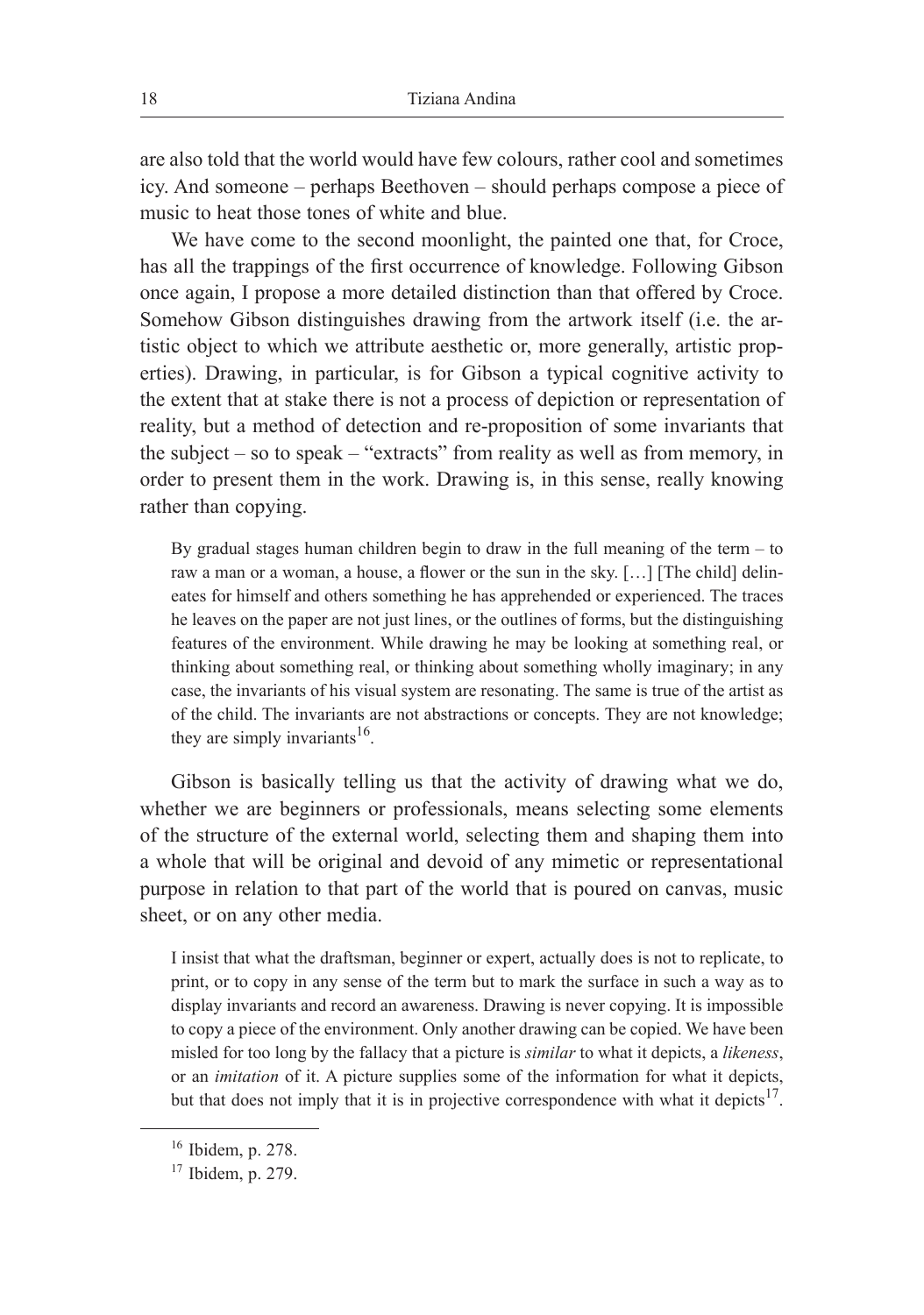We have now come to the point. Perception has nothing conceptual in itself, in the sense that it is not an activity that must be thought of in terms of the construction of sense-data functional to a perceptual scheme. Rather, it must be thought of along the lines of information pickup: perceiving subjects derives from the ambient optic array some information about the invariant structures of that array. The same information constitutes sufficient and necessary material to allow the perceiver to dwell in the world. This is more or less what happens when we perceive moonlight: perceiving it, we know many things regarding that specific ambient optic array, without – contrary to what Croce thought – it being in any way necessary to express anything of that perceptual activity.

It may then happen that someone decides to draw that same moonlight. What happens in this case – whether this is done while being surrounded by the lunar atmosphere or the next day in bright sunlight – is a selection or a recollection from memory of some constitutive features of that specific ambient array. For moonlight to be recognised as moonlight it does not have to be imitated or copied. Rather, we must choose the invariant elements of the "moonlight" optic array that define it as such: to draw is "to mark the surface in such a way as to display invariants and record an awareness".

Now, one might wonder whether in *Clair de lune sur le port de Boulogne*  there is nothing but this; that is, whether Manet's painting is nothing but the choice of invariants knowingly recorded on canvas. The hypothesis is that it is right here that one should find the gap that exists between a simple expressive activity (the drawing of moonlight) and an artistic activity. The second cannot be reduced to the first, since it expresses a more detailed conceptuality. In a word, there are different kinds of awareness and it is reasonable to assume that Manet's is much different from that expressed by a child who draws his moonlight, and from that expressed, say, by a student of the Art Academy.

Manet's painting style, in its early stages, was distinguished by the fact that it expressed a realism without frills, inspired as it was by the master Gustave Courbet. The reference to classical painting in his early works is obvious. The turning point in Manet's art – the turning point that led critics to regard him as one of the first Impressionist painters even if, in fact, Manet never exhibited with the other Impressionists – took place in 1863 with *The Luncheon on the Grass* (1862–1863). In this work, Manet abandons the tools of chiaroscuro and perspective altogether to use evenly spread colour spots. He retains, instead, the spatial simulation that the eye still manages to catch if the observer is at some distance from the canvas.

The later works marked, on a technical level, an even more substantial and profound break with the past. In many of them, however, Manet plays